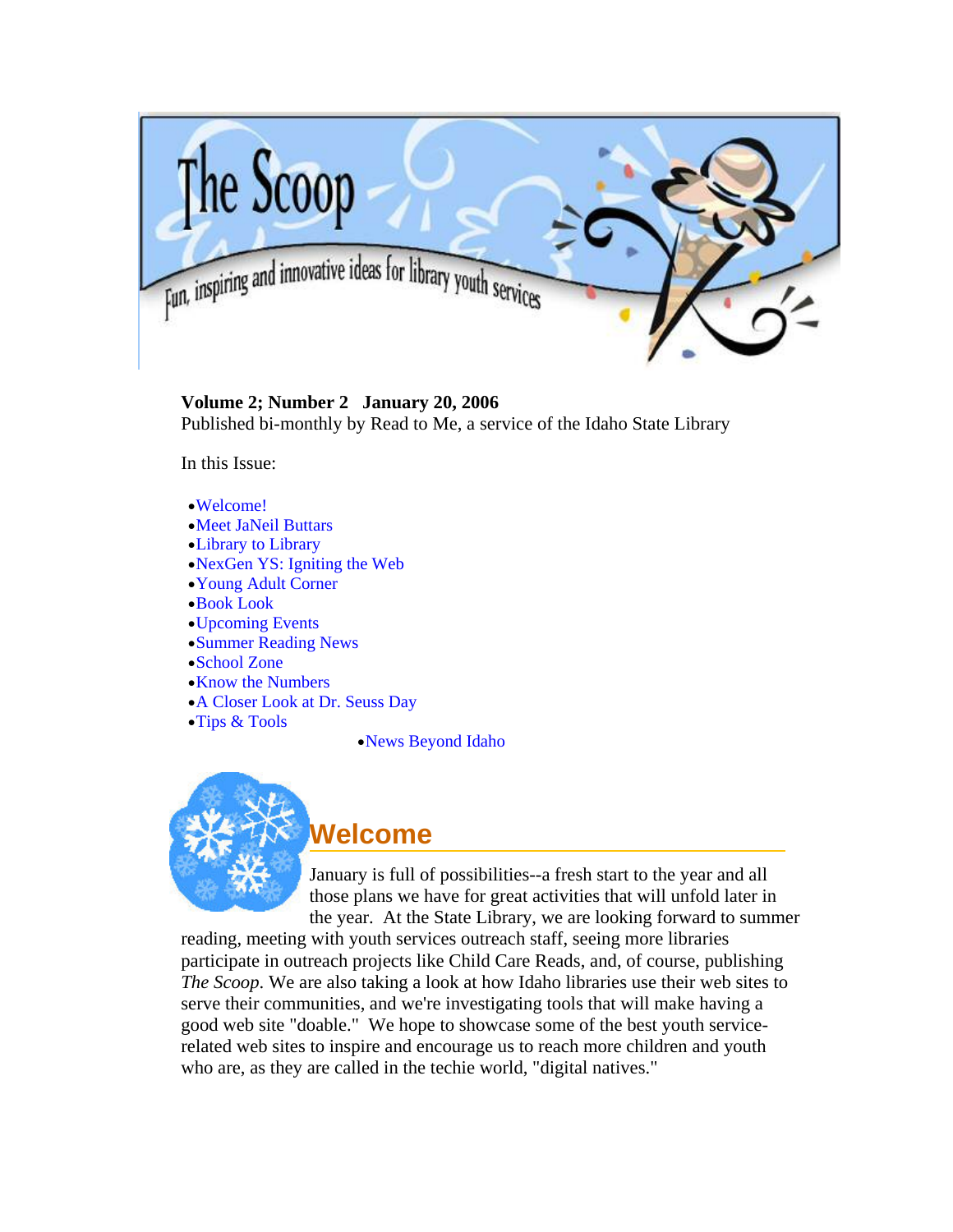<span id="page-1-0"></span>A sure sign that it is January is the arrival of our legislators and the beginning of the Legislative session. Several advocacy groups may be of interest to youth services librarians:

- •Idaho Voices for Children, formed in November of 2004, works to address a coordinated statewide effort to establish a policy agenda that would result in improved quality of life for all children and teens across Idaho. The group promotes policies that ensure each of our state's youth has an advocate and representation in the laws that protect and support them. To find out more, visit their web site: [www.worldportico.com/voices/](http://www.worldportico.com/voices/).
- •The Idaho Library Association will be monitoring legislation which affects libraries. To find out more, visit: [www.idaholibraries.org/](http://www.idaholibraries.org/).
- •The Idaho Education Association monitors legislation affecting public schools. For more information, go to: [www.idahoea.org/.](http://www.idahoea.org/)



I

## **Meet JaNeil Buttars**

**JaNeil Buttars** is the Library Media Specialist at **Preston High School**. JaNeil has been at Preston High for six years. The school has approximately 740 students in grades 9 through 12.

In September the school got a new media center. JaNeil says, "Right from the start the District involved me in the planning and design. I'm so excited about the new space! We have lots of room; I even have some empty shelving space. It is not unusual to have 80-90 students in the library before school each morning. During lunch the number is usually around 50.

"Besides coming in to read or study, students can be found on the computer, playing a quick game of chess or checkers or working on a big puzzle. For those serious chess players there is a space in the workroom where they can save games in progress. Our new media center includes plenty of workroom and storage space, a soft-



seated reading area, reference study area, computer lab, small instruction room and a conference room. I thought we were busy before, but since moving into our new space our circulation statistics have doubled and library usage during class time has also increased."

JaNeil works with both students and staff. "At Preston High we use the LiLI databases heavily. This took some training with the staff and students. I try to visit with most of the staff one-on-one during the year showing them what resources I have that supports their curriculum. I seek input on materials I could order that would support what they are doing in class.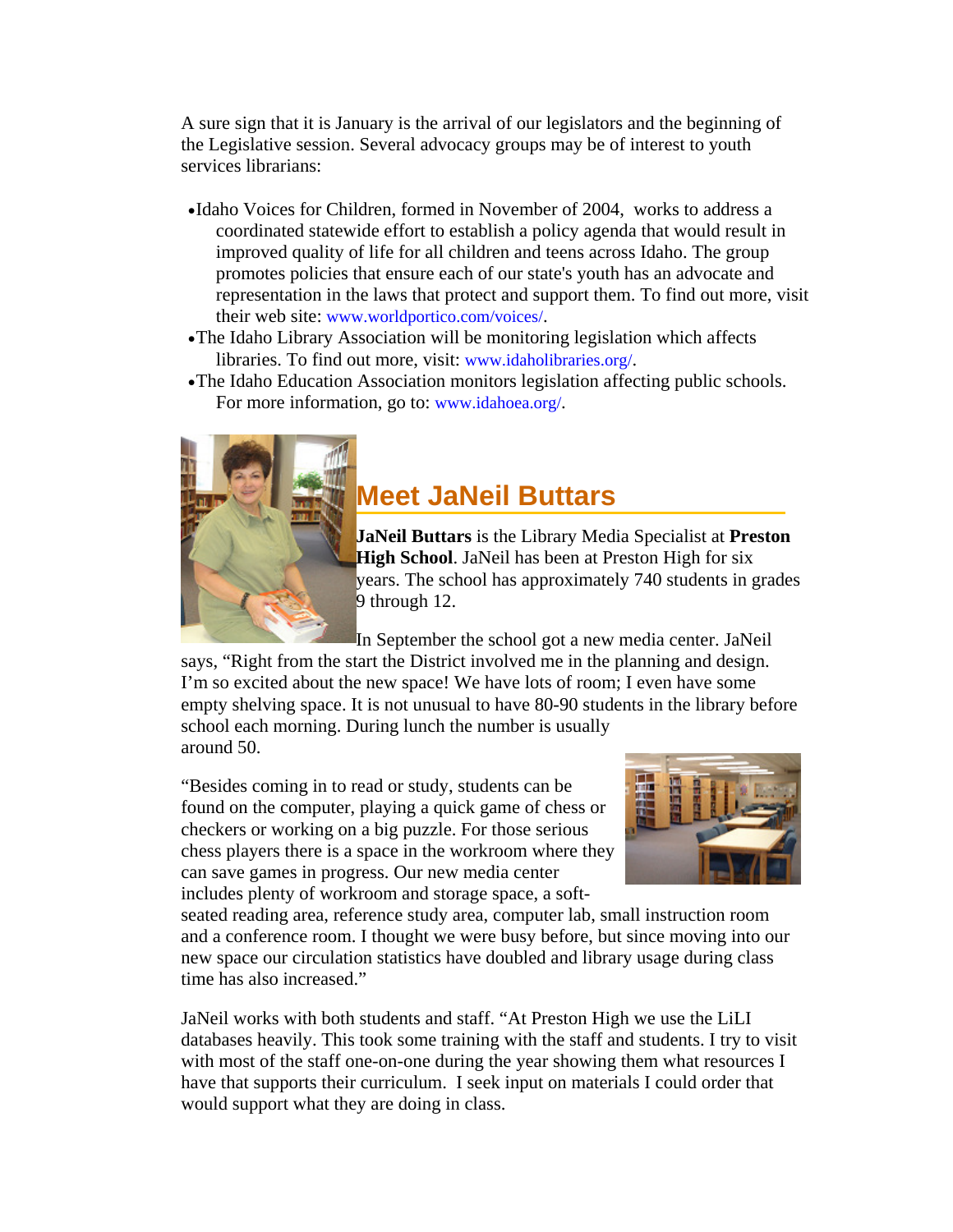<span id="page-2-0"></span>"Since moving into our new space and having room available, I have added the English Department's classroom novels to the library's collection. This arrangement helps the English Department as I maintain the collection and keep track of students with the class novels. In addition to increasing circulation statistics, I'm making contact with more students who wouldn't come to the library otherwise.

"I am also doing booktalks this year. While library circulation is up, I am not certain how much of that is a result of the booktalks."

What attracted JaNeil to library service for youth? "I just fell into it. I was looking for a teaching job when my youngest entered kindergarten. A school library job was open and I applied for it. I loved it so much I went back to school to get a Media Generalist endorsement."

JaNeil's favorite thing about her job is the people. "I love being around people. I



also like the fact that no two days are the same. Library work is ever changing."

Caralyn Buehner is a favorite children's author. "My favorite book is probably *Snowmen at Night*. I have a small collection of children's fiction. Teachers find ways to incorporate them into their curriculum, and the students, even though they are big high school kids, check them out for things such as speeches."

As a child, JaNeil read anything she could get her hands on, and currently she is a big fan of David Baldacci and

Patricia Cornwell. Recently she has read *The Camel Club* and *Predator*.

Outside the library, JaNeil loves to play the piano and work on computers – in addition to reading. Working in her yard is a favorite summer activity.

# **Library to Library**

**Lynne McCall**, librarian at **Hayden Meadows Elementary School** in Coeur d'Alene, reports that a book fair held before Christmas grossed over \$10,000 for the library.

At a recent meeting of the **Canyon Owyhee Library Group (COLG),** one of the members shared some information about free teaching materials she got for her library and teachers. "Teaching Tolerance" ([www.teachingtolerance.org\)](http://www.teachingtolerance.org/) provides educators with free educational materials that promote respect for differences and appreciation for diversity in the classroom and beyond. They have many educational kits and subscriptions to magazines that are FREE to classroom teachers, school librarians, homeschool network leaders, and many others in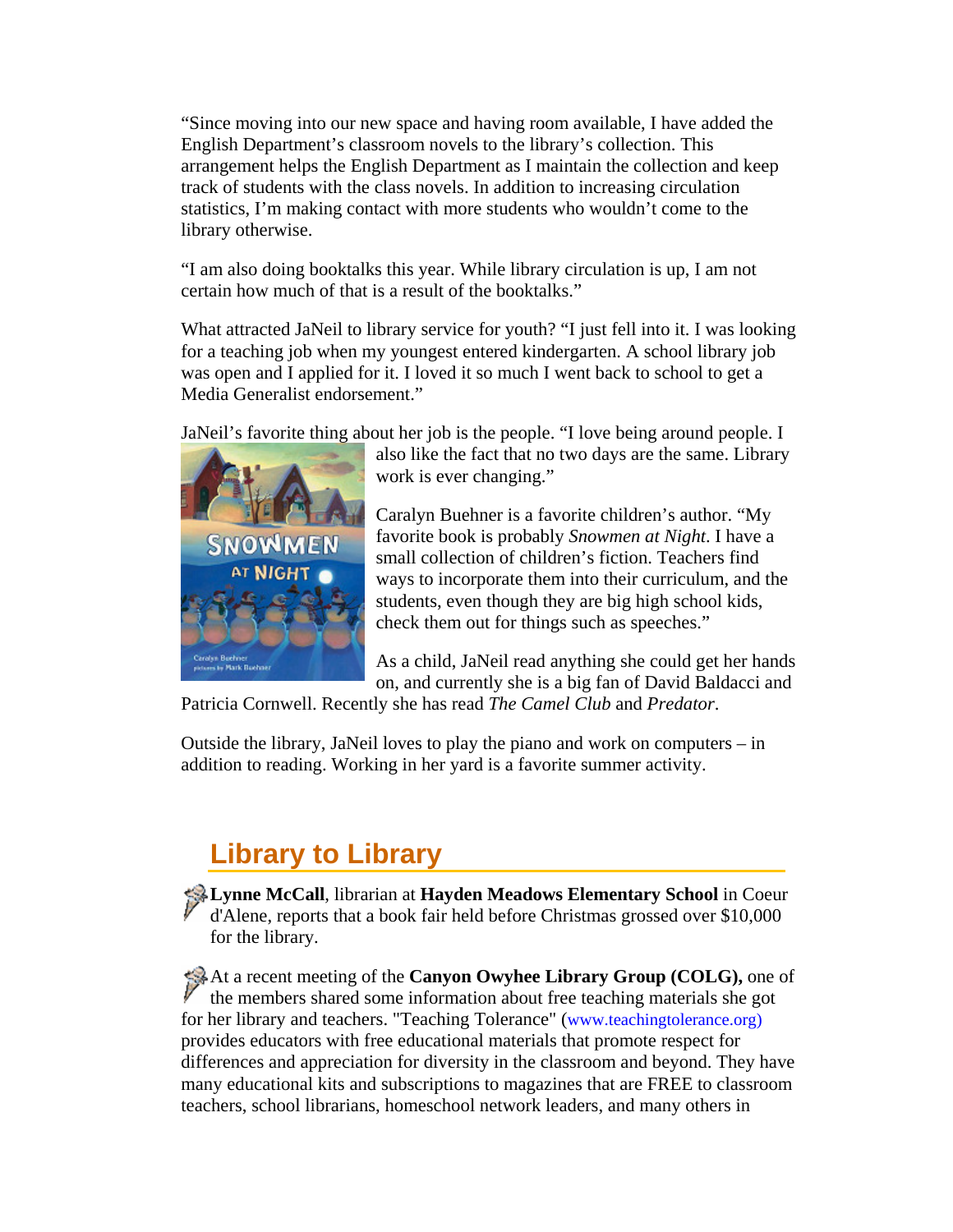<span id="page-3-0"></span>education fields. Information about those materials can be found at [www.tolerance.org/teach/resources/index.jsp.](http://www.tolerance.org/teach/resources/index.jsp) Descriptions of materials include appropriate grade levels, a description of the content/lesson, and a description of what materials are included. Materials include a mix of print, video, lesson plans, teachers guides, and resource booklets.

**Leann Wicks**, Media Coordinator for **Joint School District #241** in the **Grangeville** area, sends us this report on their project to join VALNet. VALNet, a participating member of WIN (Washington Idaho Network), is a consortium of libraries in Southeastern Washington and North Central Idaho that share an automated, integrated circulation, cataloging and acquisition system.

Joint School District #241 received an LSTA grant in the spring of 2005 so that the four elementary school libraries could join VALNet. The high schools were already members. Librarians worked extra hours and additional personnel were hired to add holdings to the VALNet database. The grant also paid for the initial subscription to join the VALNet / WIN Consortium.

Leann says, "This is the fourth year the high schools of our district have been members of VALNet – also obtained through various grants. This grant allowed us to become hooked into the same system our high schools are plugged into."

#### The elementary schools are: **Clearwater Valley Elementary in Kooskia, Grangeville Elementary/Middle School, Elk City Library, and Riggins Elementary School**.

Library users now have access to over 721,000 volumes within VALNet and nearly eight millions items in WIN. Courier service delivers directly to libraries usually within 48 hours after a request. Users may log on to VALNet from home or school and request materials to be delivered to their school by using their VALNet library card.

At this time, one school is completed, one is 95 percent finished and the other two are more than 50 percent complete. They were up and running in September.

Library users now have access to over 721,000 volumes within VALNet and nearly eight million items in WIN. Courier service delivers directly to libraries usually within 48 hours after a request. Users may log on to the VALNet home page from their home computers or at school and request materials to be delivered to their school by using their VALNet library card.



## **NexGen YS: Igniting the Web**

### **By Dylan Baker**

One technology is arguably the greatest revolution in both librarianship and our society as a whole: the Internet. Ready Reference is now only a click away with search engines like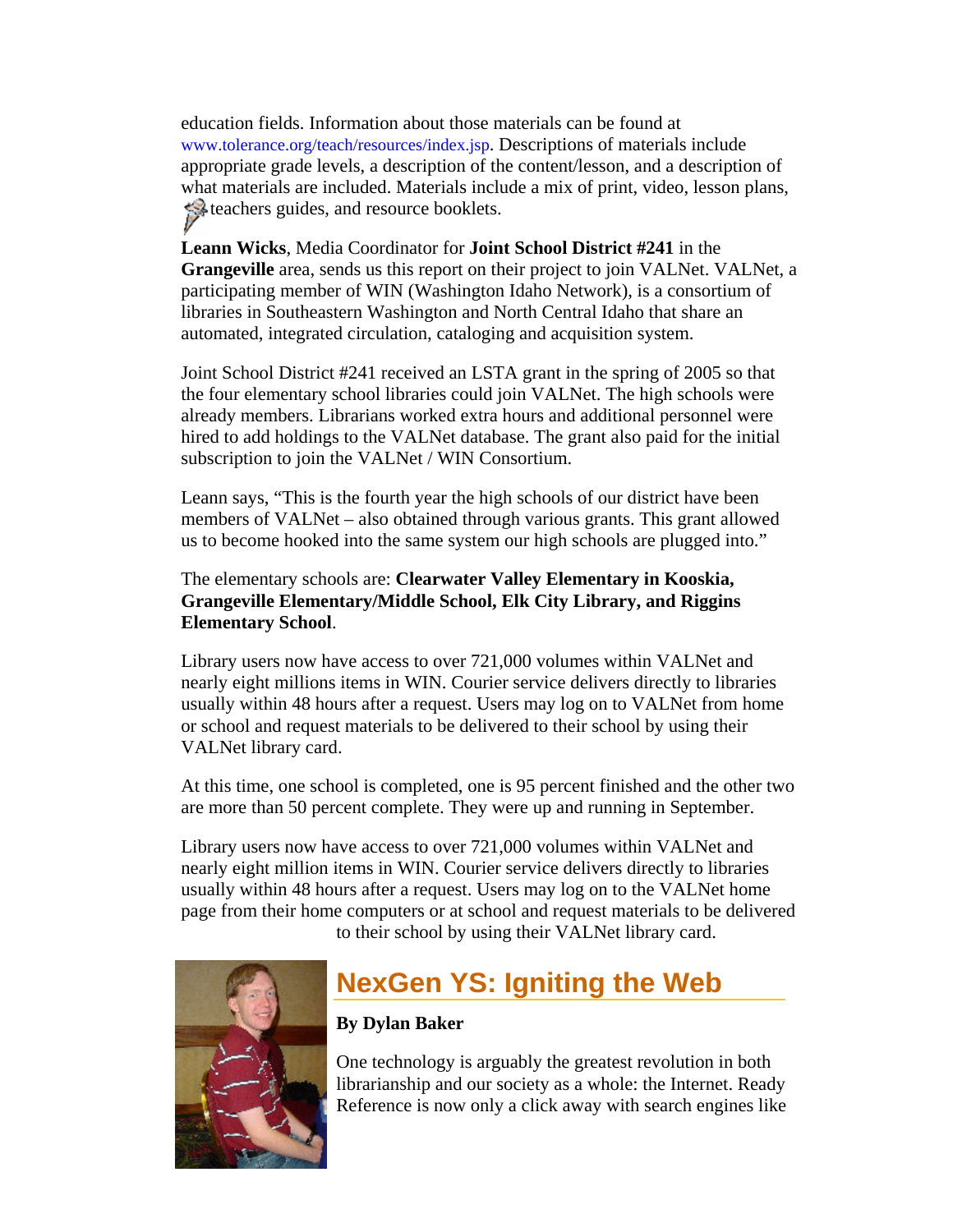Google and reference tools like Answers. Databases, serials and other publications are a breeze to search, browse and cross-reference online, whether from the library or the comfort of your own home. Professional degrees and spirited discussions about librarianship can both be had within the bounds of cyberspace.

Despite the innovations of the Internet in this Digital Decade, many of us insist on browsing from the Stone-Age. Do you still click the blue "e" on your desktop and lumber online with the antiquated Internet Explorer? Are you pelted with pop-ups and infected with spyware at every corner? Stuck waiting for your search engine to load before you can even start finding the information you need? It's time to look to Firefox.

Mozilla Firefox is a free, open-source web browser designed to help you "rediscover the Web." Firefox boasts a number of improvements beyond the meager offerings of Internet Explorer (IE), including those that address security, speed and ease of use. Since our library switched over to Firefox last year, I've heard many coworkers tell me how they couldn't imagine ever going back to IE. Nearly all of Youth Services staff now use Firefox exclusively at home, even encouraging friends and family to make the switch.

First, Firefox provides greater protection and security from the multiplying threats that IE users are increasingly vulnerable to. Unlike IE, Firefox will not download, install or execute software without the user's direct consent. Firefox has also foresworn ActiveX, a component of IE that gives hackers and malicious websites the capability to install software under the radar, compromising privacy and performance. Disrupting pop-ups are prevented with Firefox's top-notch pop-up blocker, giving you the ultimate choice as to which pop-ups you do and don't want to see.

Not only is Firefox safer, it's also much faster to use for everyday tasks. Firefox includes an integrated search bar that makes using any of your favorite search engines as easy as a mouse click. Choose from library favorites such as Google, Amazon, IMDB, Answers, or even your library's own online catalog. (See the Library Search website for more details about that last one: [http://librarysearch.sourceforge.net/\)](http://librarysearch.sourceforge.net/) It's also a snap to find words in a webpage with Firefox's unobtrusive Find toolbar that searches as you type.

Despite all these extras, Firefox is still easy to use right from the start. Firefox imports bookmarks, options, and Internet history from IE, letting you access the Internet your way, right away. Multiple browser windows are a thing of the past, as Firefox's tabbed browsing lets you open, close and flip between several webpages within a single window.

Whatever you're looking for in a web browser, Firefox probably does it better, faster and easier than IE. Get out of the Stone-Age and ignite your library's access to online information with Mozilla Firefox [\(www.getfirefox.com/\)](http://www.getfirefox.com/). Test drive it awhile and you may never click on the old blue "e" again.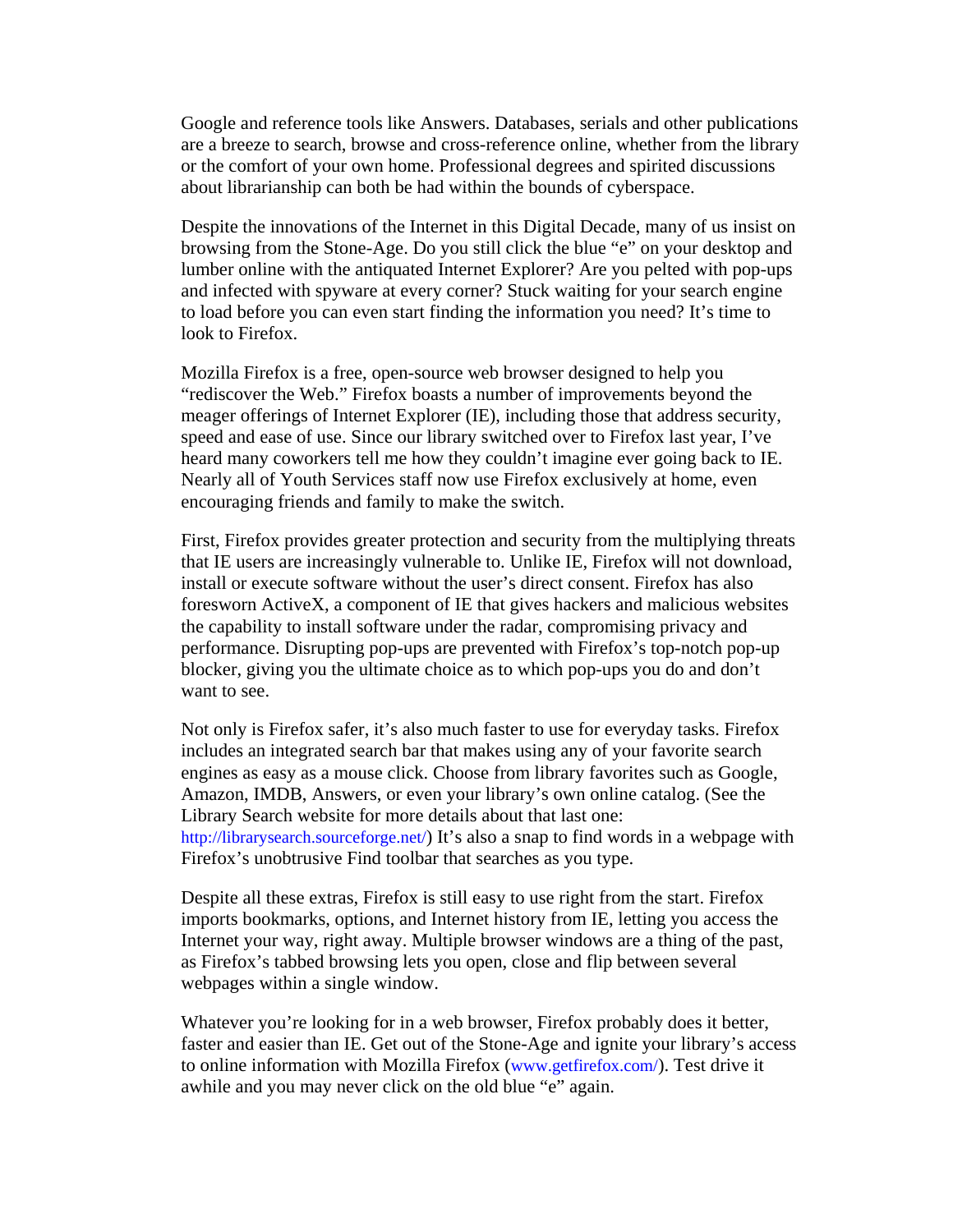<span id="page-5-0"></span>

**Talk Back**: Dylan welcomes your feedback. Just email [Peggy](mailto:peggy.mcclendon@libraries.idaho.gov) or *[Stephanie](mailto:stephanie.bailey-white@libraries.idaho.gov) and we'll print your comments in The Scoop.*

## **Young Adult Corner**

Patrick Jones has written so much good stuff on serving young adults in libraries that I usually look in one of his books or his web site [\(www.conectingYA.com](http://www.connectingya.com/)) when I'm looking for something for this column. If you haven't checked this web site out, it's full of great information including up-to-date booklists and tips. He includes handouts from workshops he does around the country including some great ones on reaching reluctant teen readers. That handout series includes a core collection for reluctant readers. Here's some other programming ideas and tips culled from his web site:

**T-Shirt Decoration.** Teens create their own t-shirts to wear when they volunteer.

**Teen Art Show.** One library hosted an art show and reception by working with local art teachers. They had 300 entries.

If you are providing **prizes for teens** (for Summer Reading prizes, Teen Read Week, etc.) have teens select them.

Put a **suggestions box** in your teen area stating "We listen to you" and have them suggest titles, genres, and music. Put purchases on display with the suggestion card.

**Create an internship program** by working with the high school Service Learning Coordinator or counselor. Provide a course credit and hire teens to help with all aspects of library service.

Post a **loose-leaf notebook** in your teen area where teens can write suggestions, reviews and requests.

**Teens need high-touch programs** that they can get involved in. They don't like the "we perform and you watch" model of programming.



# **Book Look**

Louise Marley was a speaker during the Vision 2020 Think Tank held in Boise in August. She is the author of several science fiction books for young adults and wrote to us recently. "I spoke to some of you about my new young adult novel at the Library Futures Conference; I hope I'll wangle an invitation or two to come and visit your schools or libraries! I'm pleased to announce that *Singer in the Snow*, a new novel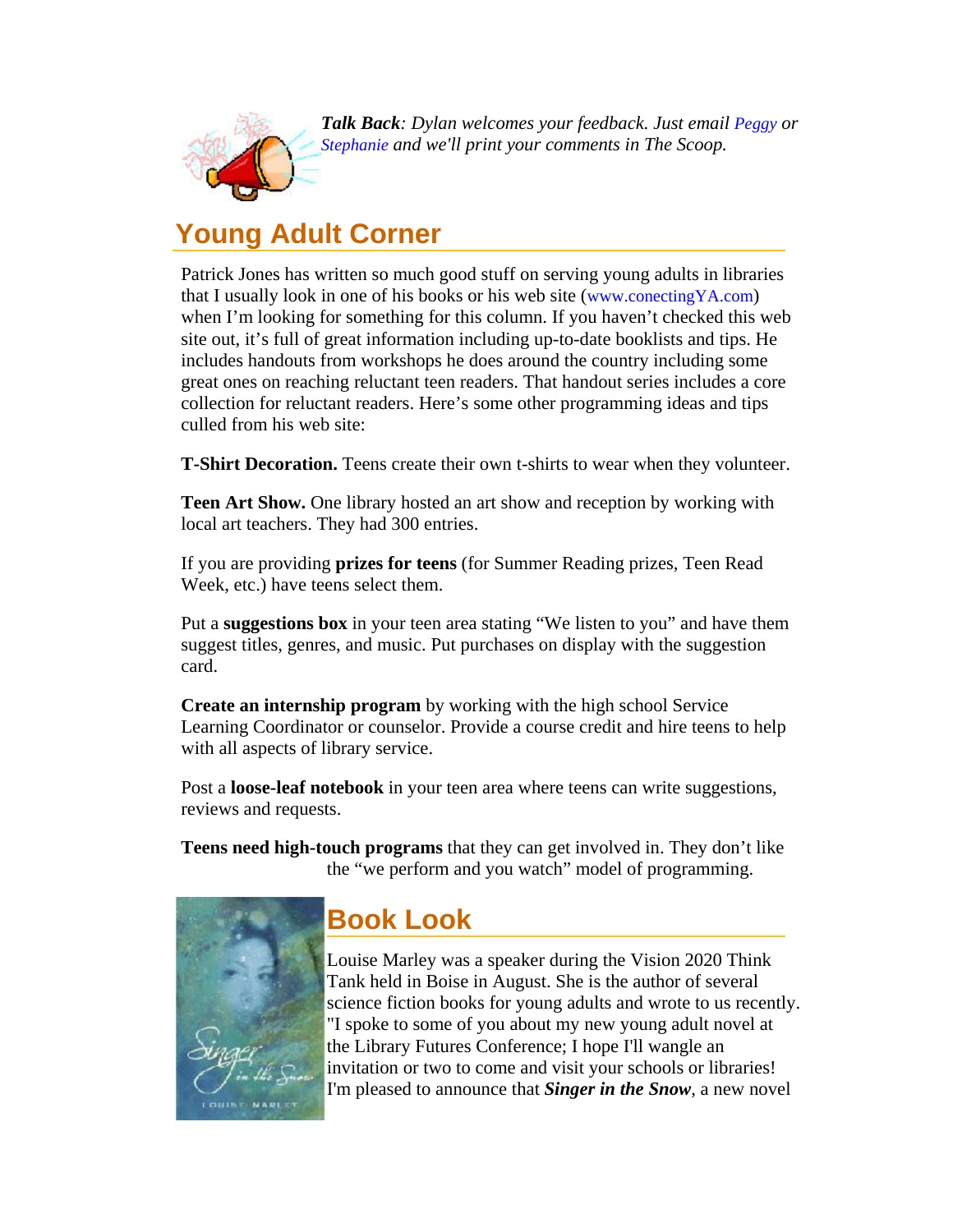in the Singers of Nevya series, came out today. Viking did a lovely production, from the cover to the interior design. I hope you'll enjoy it! If you would like to read reviews, please visit [www.louisemarley.com](http://www.louisemarley.com/) and don't forget to let me know what you think!"

#### **Nancy Pearl's Favorite of 2005 -- Children's and YA Books**

Nancy writes, "Here are my favorite books of all the ones I read in 2005 (in no particular order). Some of these were published in 2004, but I only discovered them this year."

Adam Gopnik. *The King in the Window* (Hyperion, 2005)

Michael Gruber. *The Witch's Boy* (HarperCollins, 2005)

Julie Ann Peters. *Luna* (Little Brown, 2004)

Judy Schachner. *Skippyjon Jones* (Dutton, 2005)



| ippyton other Mo Willems. Knuffle Bunny (Hyperion, 2004) |
|----------------------------------------------------------|
|----------------------------------------------------------|

Lois Ehlert. *Leaf Man* (Harcourt, 2005)

Mini Grey. *Traction Man Is Here* (Knopf, 2005)

Melissa Sweet. *Carmine: A Little More Red* (Houghton

Mifflin, 2005)

*What were your favorite children's and young adult books from 2005? Send us a quick [e-mail](mailto:stephanie.bailey-white@libraries.idaho.gov) and let us know. We love to hear what you're reading and what you liked!!*

### *Amanda Pittman, Idaho's Young Readers Choice Award committee member, sent us this information.*

Young Reader's Choice Award nominations are due Wednesday, February 1! Nominations are taken from children, teachers, parents, librarians, media specialists and other adults living in the Pacific Northwest  $\sim$  Alaska, Alberta, British Columbia, Idaho, Montana, Oregon and Washington. Nominations will not be accepted from publishers.

Nominated titles for the 2007 list must have been published during 2004 and printed in the U.S. or Canada. All nominations will be read and voted on by a committee assigned to a particular division (Junior/Middle/Senior) and consisting of at least four people (two YRCA state/provincial representatives and a person or persons of their choosing). Books will be judged on popularity with readers. Other considerations may include reading enjoyment; reading level; interest level; genre representation; gender representation; racial diversity; diversity of social, political,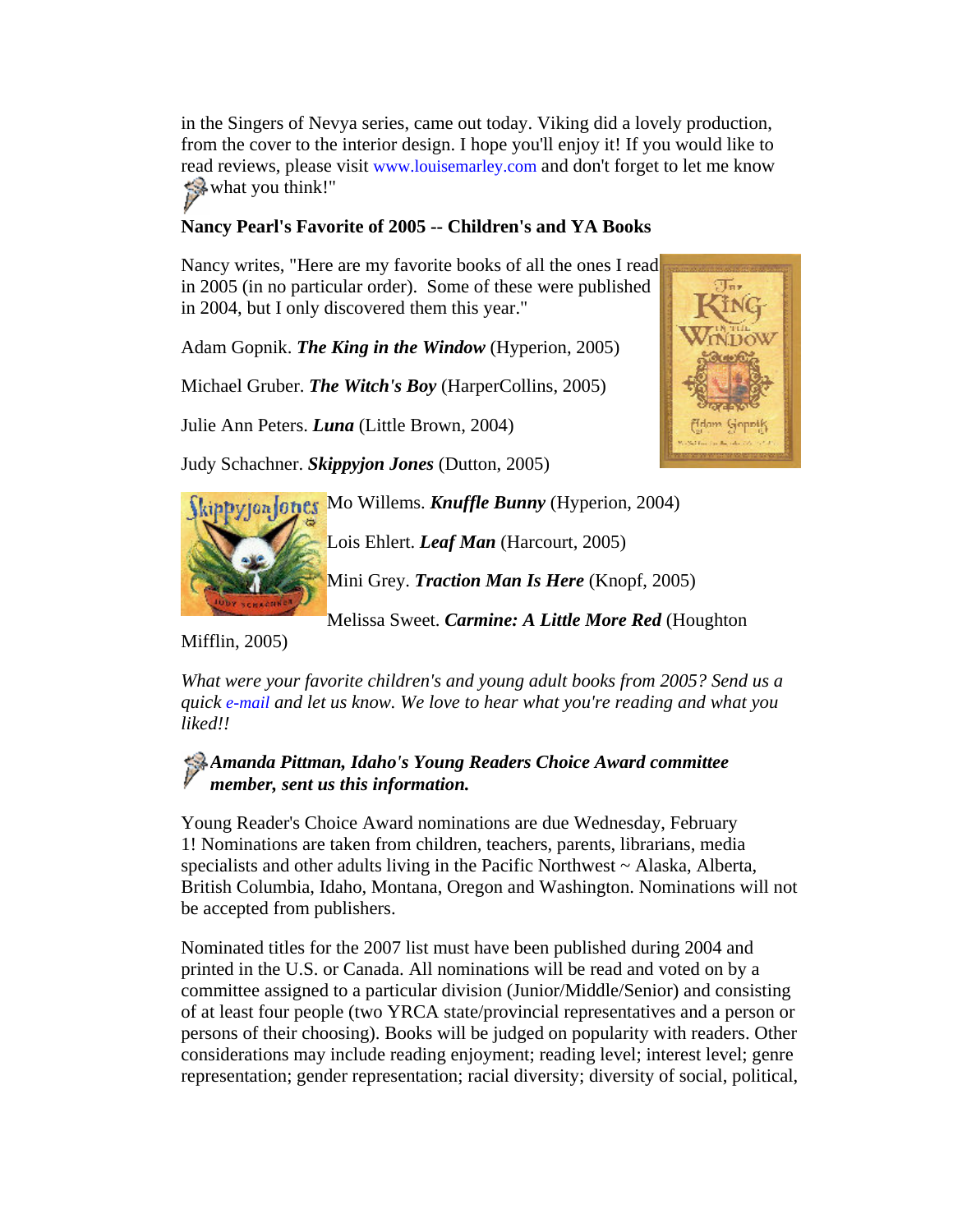<span id="page-7-0"></span>economic, or religious viewpoints; regional consideration; effectiveness of expression; creativity; and imagination.

Only 4th to 12th graders in the Pacific Northwest are eligible to vote. Annual voting takes place March 15th through April 1st. Balloting results are sent to the State/Provincial YRCA Representative. These are then sent on to the Graduate School of Library and Information Science at the University of Washington in Seattle, Washington.

When nominating a title please include the following: Title, Author, Copyright Date, Division where you feel the title is most appropriate -- Junior Division: Grades 4-6 -- Middle Division: Grades 7-9 -- Senior Division: Grades 10-12 .

For more information, visit [www.pnla.org/yrca/index.htm](http://www.pnla.org/yrca/index.htm) or email [Amanda](mailto:pittman@adalib.org). To submit your nomination, email [Barbra Meisenheimer,](mailto:bmeisenheimer@fvrl.org) YRCA Chair.



## **Upcoming Events**

**Groundhog Day** is February 2. Just for fun, read about the origins of Groundhog Day at: [www.stormfax.com/ghogday.htm](http://www.stormfax.com/ghogday.htm) or find out more about the celebration at

[www.groundhog.org/celebrate/.](http://www.groundhog.org/celebrate/)

**Valentine's Day** is February 14. Every February, across the country, candy, flowers, and gifts are exchanged between loved ones, all in the name of St. Valentine. But who is this mysterious saint and why do we celebrate this holiday? For more go to [www.historychannel.com/exhibits/valentine/?page=history.](http://www.historychannel.com/exhibits/valentine/?page=history) Cupid is the most famous of Valentine symbols and everybody knows that boy armed with bow and arrows, and piercing hearts . He is known as a mischievous, winged child armed with bow and arrows. The arrows signify desires and emotions of love, and Cupid aims those arrows at Gods and Humans, causing them to fall deeply in love. Cupid has always played a role in the celebrations of love. For more on the legends of Cupid see [www.holidays.net/amore/cupid.html.](http://www.holidays.net/amore/cupid.html)

**President's Day** is the third Monday in February. This holiday was created to celebrate the deeds of two legendary American Presidents: George Washington and Abraham Lincoln. Learn about these great leaders in this collection of sites and activities at [www.kidsdomain.com/holiday/presday.html](http://www.kidsdomain.com/holiday/presday.html).

**Susan B. Anthony Day**, February 15, is a commemorative day to celebrate the accomplishments of a great leader in the movement for women's right to vote. Susan Brownell Anthony was born February 15, 1820 to Daniel and Lucy Anthony in Adams, Massachusetts. Early in her life she developed a sense of justice and moral zeal. After teaching for fifteen years, she became active in temperance. Because she was a woman, she was not allowed to speak at temperance rallies. This experience, and her acquaintance with Elizabeth Cady Stanton, led her to join the women's rights movement in 1852. Soon after she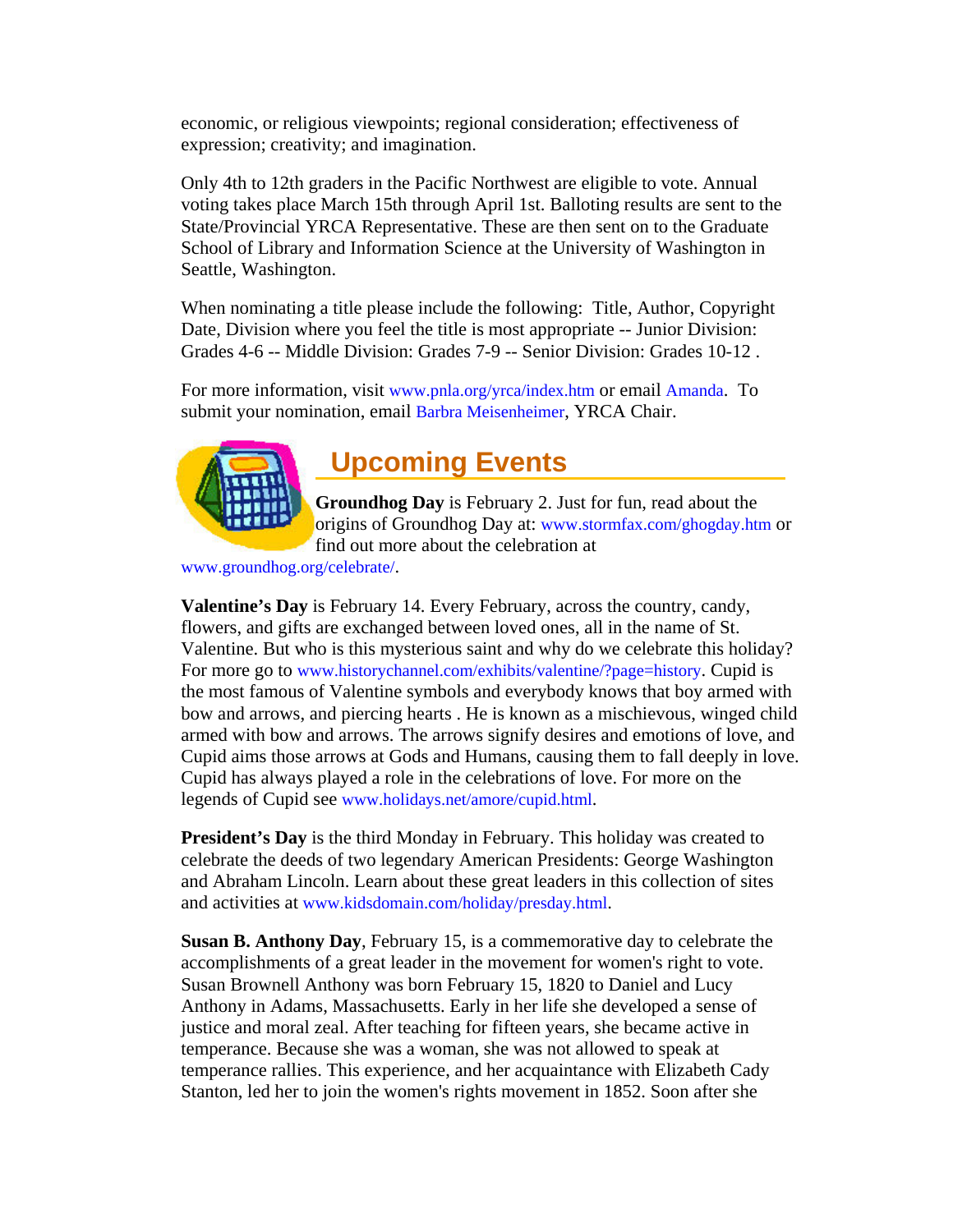<span id="page-8-0"></span>dedicated her life to woman suffrage. Ignoring opposition and abuse, Anthony traveled, lectured and canvassed across the nation for the vote. She also campaigned for the abolition of slavery, women's rights to their own property and earnings, and women's labor organizations. In 1900, Anthony persuaded the University of Rochester to admit women. Anthony, who never married, was aggressive and compassionate by nature. She had a keen mind and a great ability to inspire. She remained active until her death on March 13, 1906. For more, games and fun go to [http://pbskids.org/stantonanthony/.](http://pbskids.org/stantonanthony/)

February is **American Heart Month**. For more information go to [www.americanheart.org.](http://www.americanheart.org/) There is also a link there to Children's Health.

February is also **Black History Month,** an annual celebration that had its origin in 1926 when Harvard scholar Dr. Carter G. Woodson organized the first annual Negro History Week, which took place during the second week of February. Woodson chose this date to coincide with the birthdays of Frederick Douglass and Abraham Lincoln - two men who had greatly impacted the black population. Over time, Negro History Week evolved into the Black History Month that we know today - a four-week-long celebration of African American History. For resources, see:

- •The **National Education Association** web site for educational materials, lesson plans, and other resources. [www.nea.org/webresources/blackhist05.html](http://www.nea.org/webresources/blackhist05.html)
- •**Family Education Network** web site for a comprehensive section featuring resources and information for Black History Month [http://fun.familyeducation.com/black-history-month/holidays-and](http://fun.familyeducation.com/black-history-month/holidays-and-celebrations/32871.html?yah)[celebrations/32871.html?yah](http://fun.familyeducation.com/black-history-month/holidays-and-celebrations/32871.html?yah)
- •The **History Channel's** web site for resources including video clips, maps and other resources

[www.historychannel.com/blackhistory/?page=home](http://www.historychannel.com/blackhistory/?page=home)

- •The **Edmonton Public Library** (Canada) for a booklist divided by age groups from preschool to 6th grade. [www.epl.ca/EPLMaster.cfm?id=BLACKHISTORY](http://www.epl.ca/EPLMaster.cfm?id=BLACKHISTORY)
- •The American Library Association's **Coretta Scott King Award** is given to an African American author and an African American illustrator for an outstandingly inspirational and educational contribution. The books promote understanding and appreciation of the culture of all peoples and their contribution to the realization of the American dream.





### **Summer Reading News**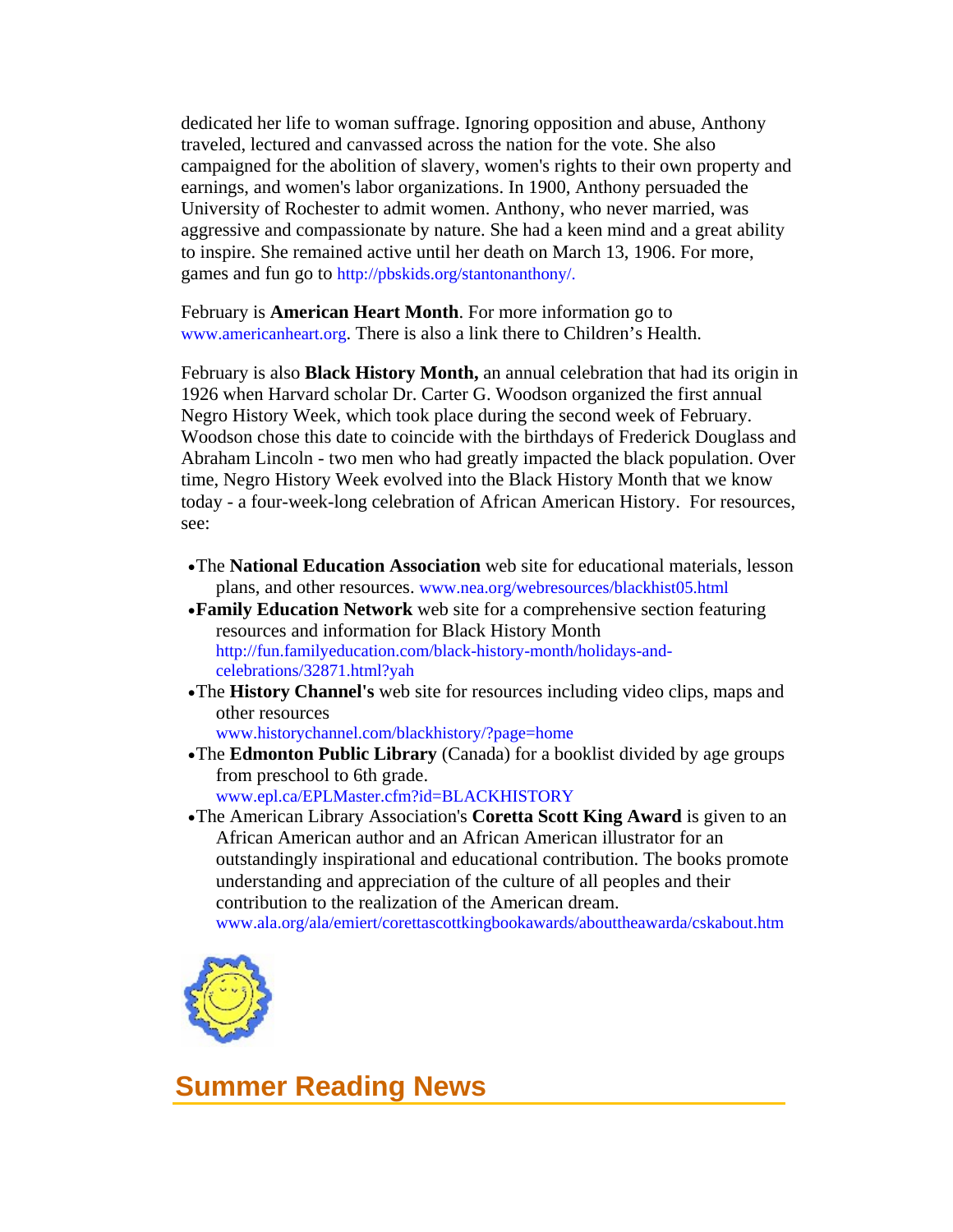*The Scoop* has been profiling new opportunities to expand summer reading participation in 2006. In this issue we will look at **"Read for your Library."**  This incentive program was developed last year to encourage public library and

school library cooperation to promote summer reading and increase participation. This year the program has been expanded to include up to 150 public and school libraries. Each participating public library and school library will receive a colorful banner (pictured right) and \$200 worth of hardback books for their collections or to use as give aways.



The first step is to review **[IRI scores](http://www.sde.state.id.us/iri/iristats/IRIAnalysis.asp)** from the elementary schools in the public library's services area to help target the students most in need. Up to three elementary schools may be targeted. The second step is to make contact with the principal(s) and school librarian(s), explain the program and get their commitment to participate.

The principal(s) and public librarian then set a goal for participation by students in Kindergarten through 3rd grade. The public library needs to figure out a way to keep track of the number of students from partner schools who participate. Another requirement for public library staff is to make two presentations to parents and/or educators outside of the public library. This could be at a PTO meeting, kindergarten registration, or a faculty meeting.

The principal(s) are asked to write a letter of support for the "Read for your Library" application telling:

- •Why summer reading is important for kids
- •What the school will do to get kids interested in participating
- •Why the school is partnering with the public library

The principal(s) and school librarian(s) are also encouraged to attend one summer reading program, if possible. And, they are encouraged to recognize students in the fall who participated in summer reading.

Here is what some of the 30 public librarians who participated in "Read for Your Library" in 2005 said about the project:

- •Enjoyed forming the connection with the school. Might consider going with another school, but it would be nice to continue building on the relationship established.
- •A good way to get the kids reading in the summer.
- •Everyone benefits from free books and it is a great way to partner with the school.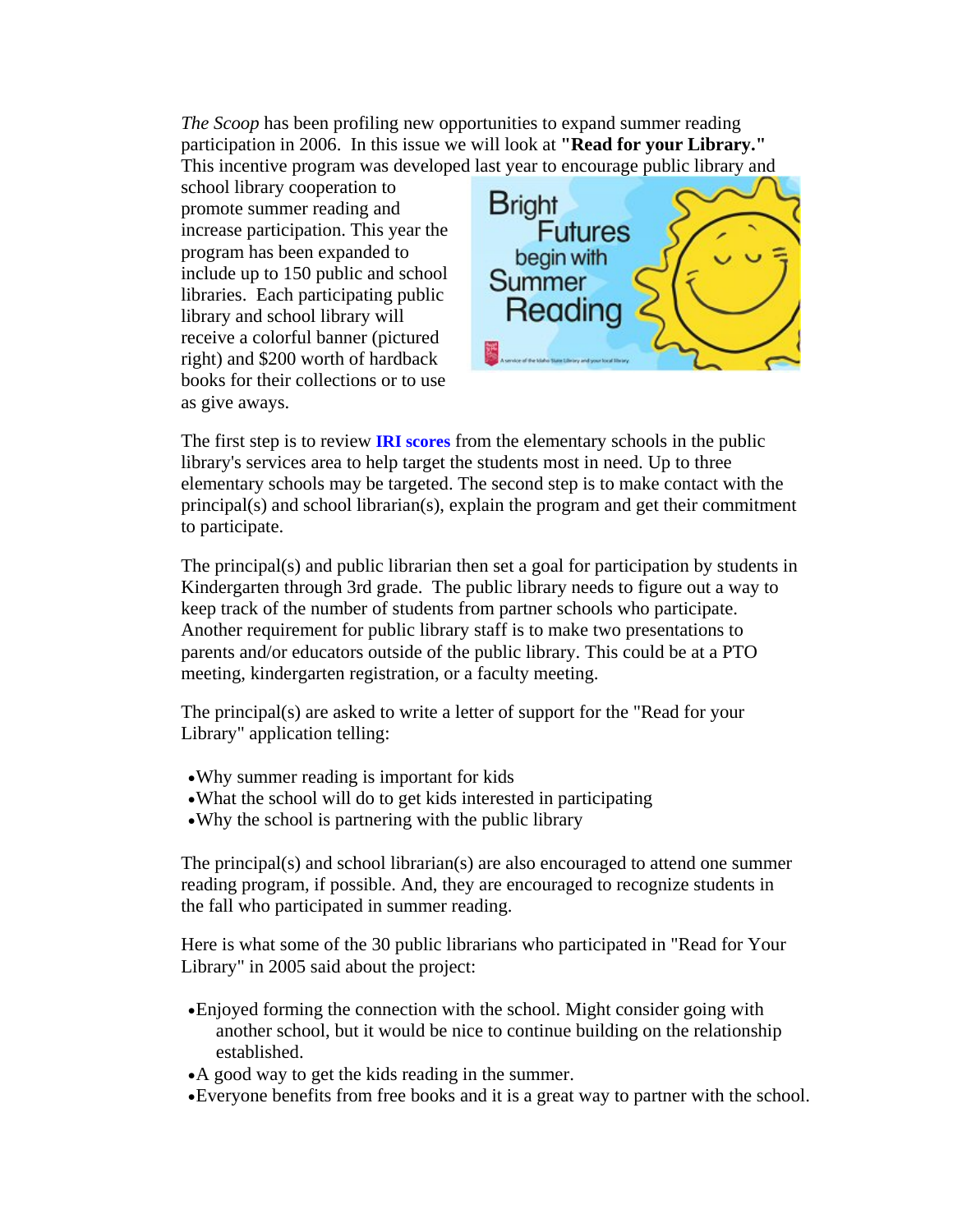- •Good comments [on the books] from both children and parents.
- •Challenged us to reach out to parents and teachers.
- •Good publicity for libraries to do anything to help out schools and community. It was fun - enjoy helping the teachers.
- •Students were excited to help put new books in library. Parents were pleased about state level participation with local libraries. I did not realize how little funding there is for school libraries.
- •Also the opportunity to go to the schools this is a multilevel event because of reaching so many different groups. The books received have all been checked out, so you did a good job selecting the books.
- •A good way to promote cooperation and good feeling with schools.
- •This program even pulled in teachers with young children who have not been library users.
- •It was exciting to see some partnership and see how much we can accomplish by working together with the school.
- •Wonderful opportunity for libraries to get books last year's school had no budget. Books were chosen. It was easy to do.
- •We are a small library so it helps to have books to encourage kids to read.
- •These books were definitely what the kids wanted, but could not have purchased because of small budget. I would not have thought of making presentations to the school without this program.
- •The contact with the school is beneficial to me. I might go to another school with lower scores.
- •The easiest way to get in the door with schools is by having an incentive to offer. I do not need an incentive to do the program, but it helps with schools.
- •An opportunity to build relationship with parents.
- •If you'd seen the excitement of the librarian and teachers the entire school!
- •Little schools/communities just don't get things like this. It also gave me an opportunity/incentive to get out into the school. It really helped the school library.
- •Great to have partnership with VISTA Volunteers they were great. Not sure how it would have gone if working just with school people.
- •School librarian was very enthusiastic.
- •The four days the principal and school librarian were present [at summer reading programs] were fantastic - the interest level and numbers in attendance testify to the importance of their participation.
- •What a great way to build a program and a structure for enhancing student achievement. Both principal and school librarian have already volunteered to help again next year.

### **"On the Case with Get a Clue" (2007 theme) from Patti Sinclair, CSLP Manual Editor**

Hi everyone,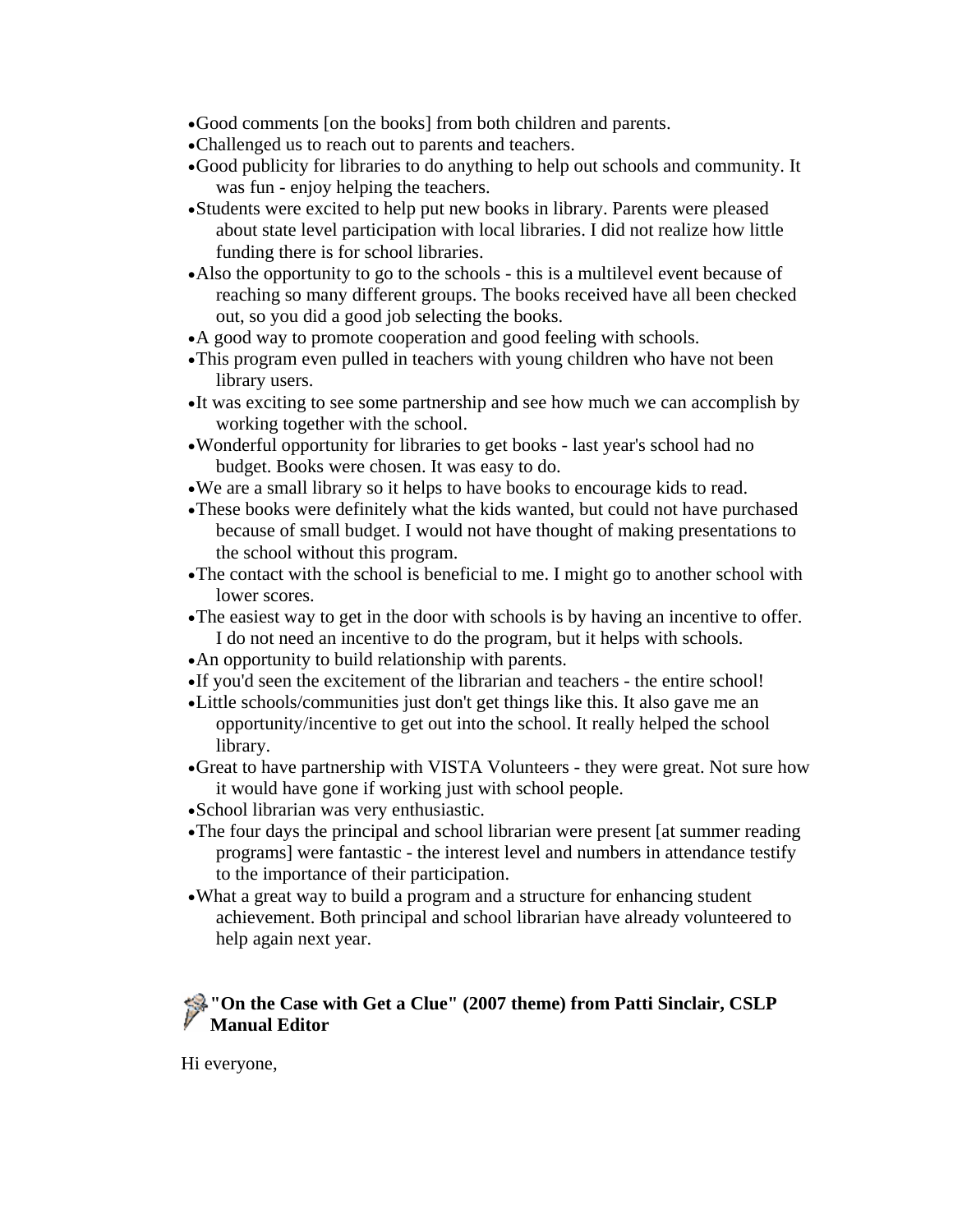<span id="page-11-0"></span>Can anyone help me track down a few good ideas for school visit presentations? I need some clues! I've lost the scent! I've run into a dead end.

Too many puzzles, codes, literary snoops and lost civilizations are rattling around in my brain. Any ideas for skits, stories, jokes, a monologue, some fun patter...,etc. that will entice young readers to the library next (2007) summer for "Get a Clue @ Your Library"

For example,

"Dress up like a detective and........ Bring a secret message written on a poster board and see if kids can figure it out; give them hints as to the type of code you are using." "Bring something in a mystery box" and have kids try to guess what it is in twenty questions...." Deadline: Feb. 1

Thank you! Patti Sinclair

*Please respond to Patti at [trishsinclair@sbcglobal.net](mailto:trishsinclair@sbcglobal.net) by February 1, 2006*.

### **New 2006 Summer Reading Audio PSA Available**

CSLP has a new audio PSA available on their web site. The young adult PSA will be available in early February. Go to: **[www.cslpreads.org/psa.htm.](http://www.cslpreads.org/psa.htm)**

*Tip from Stephanie Stokes, CSLP Marketing and PR chair:* Stephanie tested the audio PSAs on a variety of systems and found that in some Windows systems, when Internet Explorer has been configured to play the files using the QuickTime plug-in, the first second or two of the file may not be heard.

The solution is to right-click on the hyperlink to the audio file and then select "save target as" to download the .mp3 file to your computer. Then play the file from your local drive with whatever audio playback software you wish to use.

Windows Media Player works OK.



## **School Zone**

*"No longer is the connection between school library media centers and student achievement an opinion or belief. The connection has been confirmed as a statistically significant, true relationship based on hard data."* 

This is the conclusion of a study conducted in 2003 for the Missouri Department of Elementary and Secondary Education and the Missouri State Library. Results of the findings are summarized in a 10-page report, *Show Me Connection: How School Library Media Center Services Affect Student Achievement*, available online at [www.dese.mo.gov/divimprove/curriculum/librarystudy/plainenglish.pdf.](http://www.dese.mo.gov/divimprove/curriculum/librarystudy/plainenglish.pdf)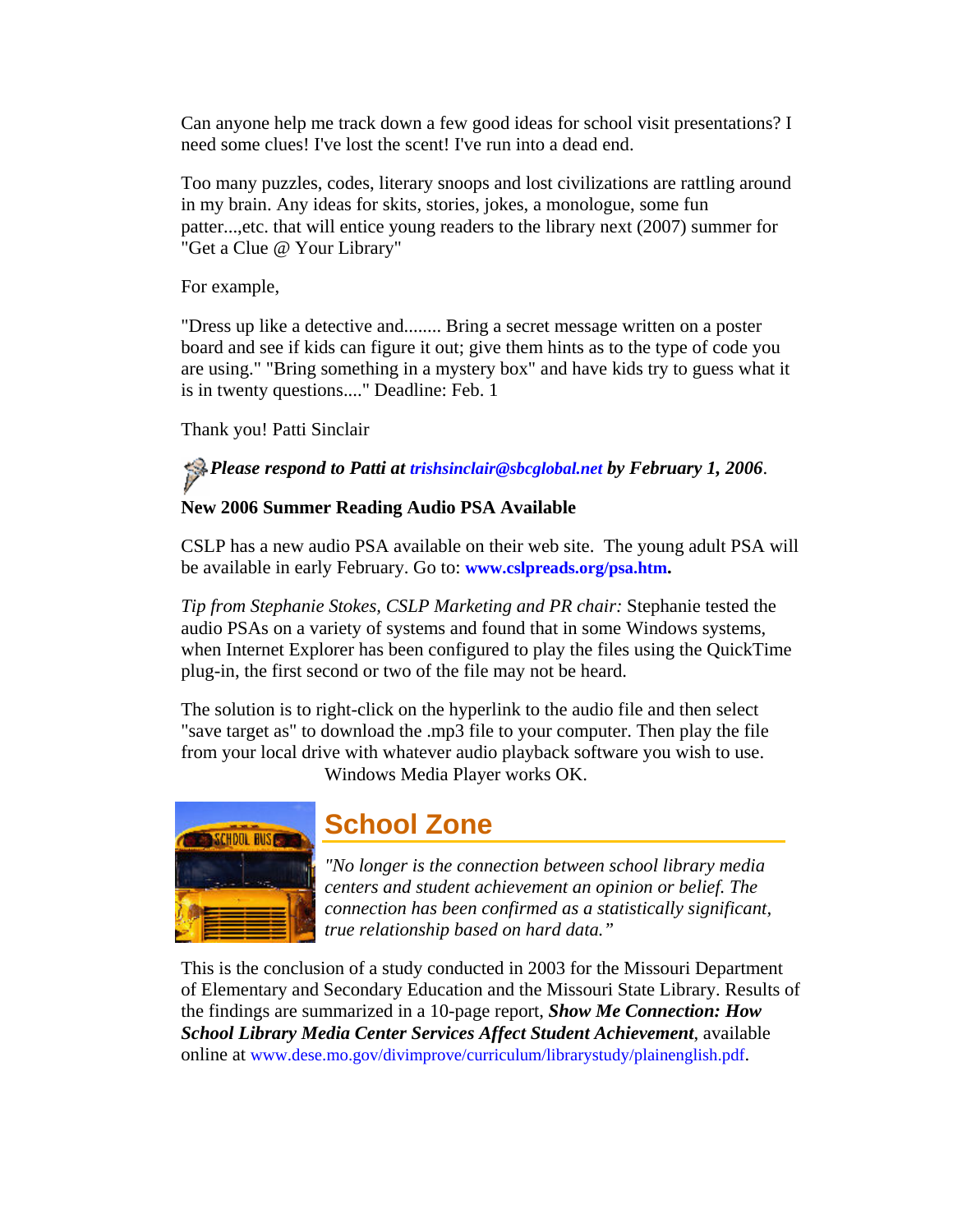<span id="page-12-0"></span>Library usage, summer reading programs, and library access ranked highest for having the most positive relationship to student achievement. Based on these findings, recommendations include:

- •School library media specialists should have clerical help to allow the professional to work directly with students and teachers.
- •A variety of print and online resources, including an online catalog, improves both library usage and library access.
- •Cooperating with the local public library for summer reading programs increases students' opportunities to access reading materials.

In addition to this report, the complete statistical studies and PowerPoint presentations may be found on the Missouri Department of Elementary and Secondary Education's Web site:

[www.dese.mo.gov/divimprove/curriculum/lmcindex.htm](http://www.dese.mo.gov/divimprove/curriculum/lmcindex.htm).

## **Know the Numbers**

 Students who are not reading at grade level by the end of first grade have a one in eight chance of ever catching up to grade level without extraordinary and costly interventions. (Juel 1988, 1994 as cited in *Teaching Reading Sourcebook for Kindergarten Through Eighth Grade*, by Honig, Diamond, and Gutlohn)

## **A Closer Look: Dr. Seuss' Birthday - March 2, 2006**



Many Idaho libraries and schools will be celebrating Dr. Seuss' birthday on March 2nd. Originally created as a one-day event to celebrate the joy of reading on March 2, Dr. Seuss's birthday, the National Education Association's (NEA) Read Across America has grown into a nationwide initiative that promotes reading every day of the year. NEA's Read Across America is an annual reading motivation and awareness program that calls for every child in every community to celebrate reading on or around Dr. Seuss's birthday. (This is only a guideline. Please feel free to celebrate on the day that

best coincides with your calendar.)

Here are some resources to help plan your celebration:

The **National Education Association** web site has an online resource kit, links for parents and educators, a biography of Dr. Seuss, booklists, Dr. Seuss products for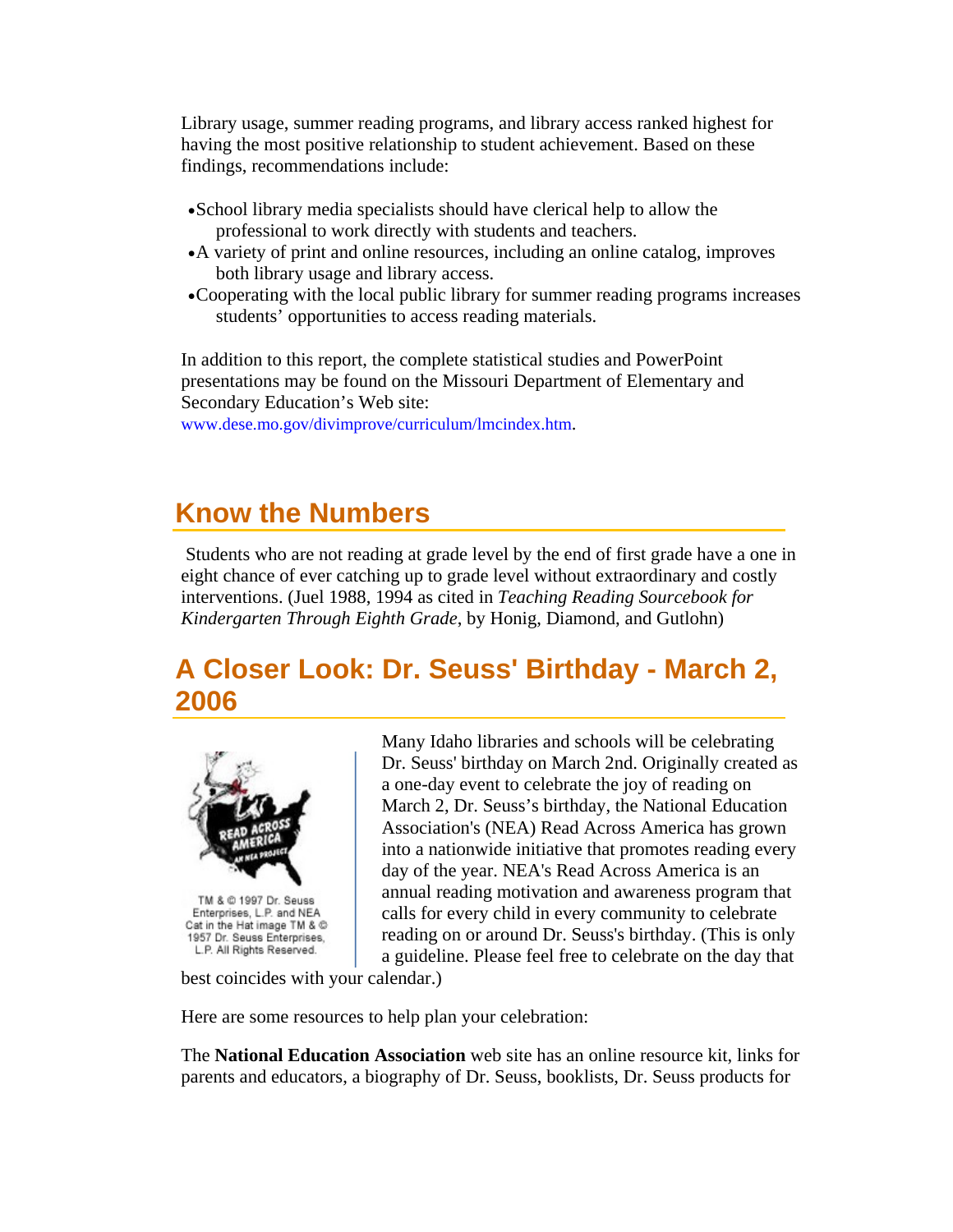<span id="page-13-0"></span>purchase, publicity tips and event ideas from different states. [www.nea.org/readacross/index.html](http://www.nea.org/readacross/index.html)

The **A to Z Teacher Stuff** web site--created by and for teachers to find online resources--includes lesson plans, thematic units, teacher tips, discussion forums for teachers, downloadable teaching materials and eBooks, printable worksheets and blacklines, emergent reader books, themes, and more. [www.atozteacherstuff.com/Themes/Dr\\_\\_Seuss/index.shtml](http://www.atozteacherstuff.com/Themes/Dr__Seuss/index.shtml)

**Random House Publisher's Dr. Seuss** web site has resources for teachers, librarians and parents on this web site. [www.seussville.com/seussentennial/participation2.html](http://www.seussville.com/seussentennial/participation2.html)

**Scholastic's Teachers** web site has activities for several of Dr. Seuss titles. <http://teacher.scholastic.com/products/instructor/drseuss.htm>



### **Tips & Tools**

**SO CUTE!** Children's storybook fans will be delighted now that cherished characters from children's literature are featured on the "Favorite Children's Book Animals" commemorative

stamp pane. The 16-stamp pane, bearing eight children's storybook characters on 39-cent First-Class stamps, are available nationwide at post

offices as of January 11.

"These wonderful books have been passed from generation to generation," said Linda Kingsley, Vice President of Strategic Planning for the U.S. Postal Service. "The lessons learned from many of these charming animals are priceless. This is a



wonderful way to celebrate the joy they've brought to so many children and adults."

The stamps also depict Curious George ("Curious George Flies A Kite" by Margret and H.A. Rey, 1958); Fox in Socks ("Fox in Socks" by Dr. Seuss, 1965); Frederick ("Frederick" by Leo Lionni, 1967); Olivia ("Olivia" by Ian Falconer, 2000); Wilbur ("Charlotte's Web" written by E.B. White and illustrated by Garth



Williams, 1952) and Wild Thing ("Where the Wild Things Are" by Maurice Sendak, 1963).

"Getting children interested in reading at an early age is paramount to their success both in the classroom and in life," added Dr. DeBow Freed, President of The University of Findlay. "The commemorative stamp issue is an admirable tribute to the authors and illustrators who have created the

books that generations of families have and will continue to enjoy."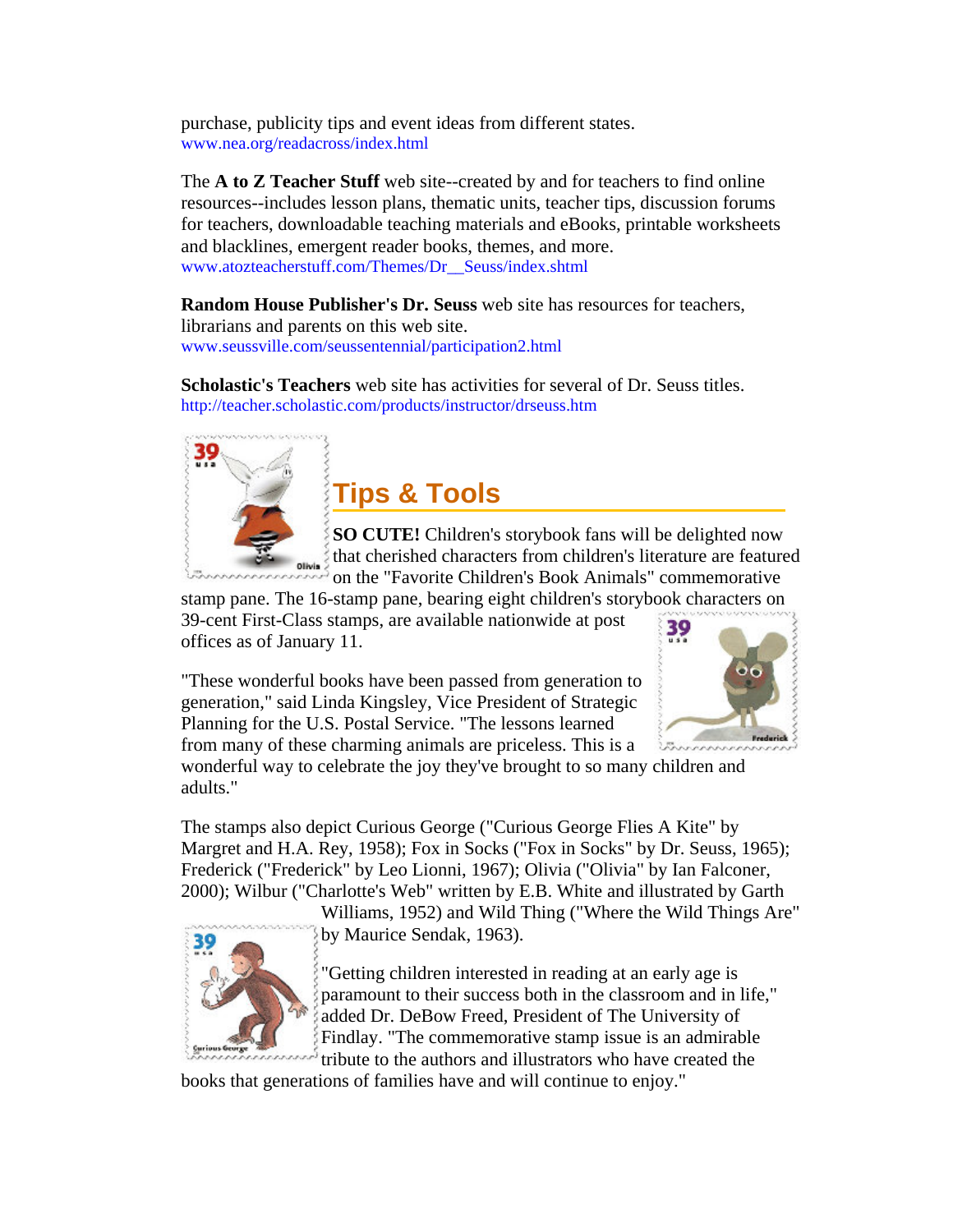<span id="page-14-0"></span>More information about the stamps is available at [www.usps.com/communications/news/stamps/2006/sr06\\_002.htm](http://www.usps.com/communications/news/stamps/2006/sr06_002.htm)

Lucy Schall, a retired English teacher, has written two excellent books for choosing books for teenagers. *Booktalks Plus: Motivating Teens to Read* (2001) and *Booktalks and More: Motivating Teens to Read* (2003) – both are published by Libraries Unlimited.

These books serve two purposes. First, they provide annotated lists of quality books on topics that are relevant to the lives of today's teens – more than 100 titles are listed in each book. Second, for booktalks, they include a short summary or description of the book, presentation tips, curriculum connections, and suggestions for related reading. There are also follow-up discussion questions and ideas for activities. The titles listed are grouped into themes centering around issues that teens are facing.

Both of these books are in the Idaho State Library collection and can be checked out either by direct loan or through interlibrary loan at your library. Go to [www.lili.org/isl/card-application.htm](http://www.lili.org/forms/card-application.htm) to fill out an application for a State Library card.

#### **The Baldwin Online Children's Literature Project**

[www.mainlesson.com/main/displayfeature.php](http://www.mainlesson.com/main/displayfeature.php) 

The mission of the Baldwin Online Children's Literature Project is to bring together a wide selection of literature for children from the period from 1880 to 1920. The project is named after the noted author James Baldwin (not to be confused with the noted African-American novelist of the 20th century) who was responsible for adapting a number of stories (such as the story of Siegfried) for children in the late 19th century. The creator of this fine online archive is Lisa Ripperton, who has a background in classics, and maintains a strong affinity for the ancient world and children's literature. First-time visitors to the site will want to read an introductory piece offered here that explains how the site works, and then proceed to one of the 256 books that are currently part of the archive. Some of these titles include classic works by Beatrix Potter, Clara Dillingham Pierson, and M. B. Synge. Visitors may also peruse the offerings here as listed by author, title, genre, or subgenre.

## **News Beyond Idaho**

The Public Library Association is meeting in Boston, March 20-26, 2006. The deadline for early registration just passed, but there is still time to register. For more information, go to: [www.placonference.org/](http://www.placonference.org/). *The Scoop* editors hope to have some first hand reports from Idaho librarians who attend. If you are planning to go, let us know.